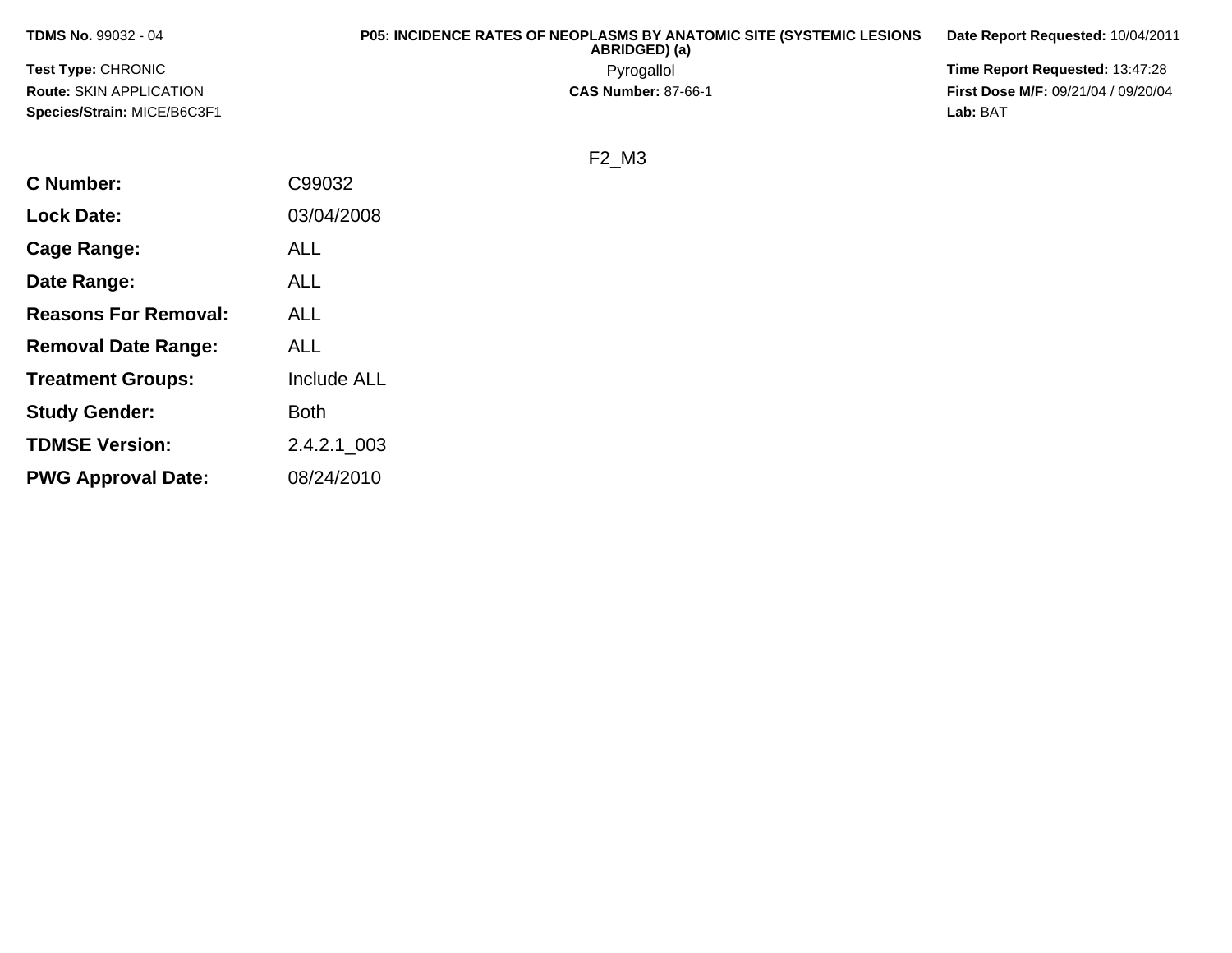| <b>TDMS No. 99032 - 04</b>                               | <b>P05: INCIDENCE RATES OF NEOPLASMS BY ANATOMIC SITE (SYSTEMIC LESIONS</b> | Date Report Requested: 10/04/2011 |                                 |                 |                                     |
|----------------------------------------------------------|-----------------------------------------------------------------------------|-----------------------------------|---------------------------------|-----------------|-------------------------------------|
| Test Type: CHRONIC                                       |                                                                             | Pyrogallol                        | Time Report Requested: 13:47:28 |                 |                                     |
| Route: SKIN APPLICATION                                  |                                                                             |                                   | <b>CAS Number: 87-66-1</b>      |                 | First Dose M/F: 09/21/04 / 09/20/04 |
| Species/Strain: MICE/B6C3F1                              |                                                                             |                                   |                                 |                 | Lab: BAT                            |
| <b>B6C3F1 MICE MALE</b>                                  | 0 MG/KG                                                                     | 5 MG/KG                           | 20 MG/KG                        | <b>75 MG/KG</b> |                                     |
| <b>Disposition Summary</b>                               |                                                                             |                                   |                                 |                 |                                     |
| <b>Animals Initially In Study</b><br><b>Early Deaths</b> | 50                                                                          | 50                                | 50                              | 50              |                                     |
| <b>Accidentally Killed</b>                               |                                                                             |                                   |                                 | 1               |                                     |
| <b>Moribund Sacrifice</b>                                | 8                                                                           | 10                                | 10                              | 12              |                                     |
| <b>Natural Death</b>                                     | 5                                                                           | 4                                 | 6                               | 6               |                                     |
| <b>Survivors</b>                                         |                                                                             |                                   |                                 |                 |                                     |
| <b>Terminal Sacrifice</b>                                | 37                                                                          | 36                                | 34                              | 31              |                                     |
| <b>Animals Examined Microscopically</b>                  | 50                                                                          | 50                                | 50                              | 50              |                                     |
| <b>ALIMENTARY SYSTEM</b>                                 |                                                                             |                                   |                                 |                 |                                     |
| Esophagus                                                | (50)                                                                        | (50)                              | (50)                            | (50)            |                                     |
| Gallbladder                                              | (49)                                                                        | (49)                              | (50)                            | (46)            |                                     |
| Intestine Large, Cecum                                   | (50)                                                                        | (50)                              | (50)                            | (50)            |                                     |
| Intestine Large, Colon                                   | (50)                                                                        | (50)                              | (50)                            | (50)            |                                     |
| Intestine Large, Rectum                                  | (50)                                                                        | (50)                              | (50)                            | (50)            |                                     |
| Intestine Small, Duodenum                                | (50)                                                                        | (50)                              | (50)                            | (50)            |                                     |
| Intestine Small, Ileum                                   | (50)                                                                        | (50)                              | (50)                            | (50)            |                                     |
| Intestine Small, Jejunum                                 | (50)                                                                        | (50)                              | (50)                            | (50)            |                                     |
| Carcinoma                                                | 1(2%)                                                                       |                                   |                                 | 1(2%)           |                                     |
| Liver                                                    | (50)                                                                        | (50)                              | (50)                            | (50)            |                                     |
| Hemangioma                                               |                                                                             |                                   | 1(2%)                           |                 |                                     |
| Hemangiosarcoma                                          | 3(6%)                                                                       | 5 (10%)                           | 2(4%)                           | 2(4%)           |                                     |
| Hemangiosarcoma, Metastatic, Spleen                      |                                                                             |                                   |                                 | 1(2%)           |                                     |
| Hepatoblastoma                                           | 4(8%)                                                                       | 1(2%)                             | 3(6%)                           | 3(6%)           |                                     |
| Hepatoblastoma, Multiple                                 |                                                                             |                                   | 1(2%)                           |                 |                                     |
| Hepatocellular Adenoma                                   | 10 (20%)                                                                    | 17 (34%)                          | 16 (32%)                        | 12 (24%)        |                                     |
| Hepatocellular Adenoma, Multiple                         | 29 (58%)                                                                    | 19 (38%)                          | 22 (44%)                        | 22 (44%)        |                                     |
| Hepatocellular Carcinoma                                 | 13 (26%)                                                                    | 15 (30%)                          | 17 (34%)                        | 15 (30%)        |                                     |
| Hepatocellular Carcinoma, Multiple                       | 7 (14%)                                                                     | 3(6%)                             | 3(6%)                           | 6(12%)          |                                     |
| Mast Cell Tumor Malignant, Metastatic, Bone<br>Marrow    |                                                                             | 1(2%)                             |                                 |                 |                                     |
| Mesentery                                                | (8)                                                                         | (6)                               | (8)                             | (10)            |                                     |
| Hepatoblastoma, Metastatic, Liver                        |                                                                             |                                   |                                 | $1(10\%)$       |                                     |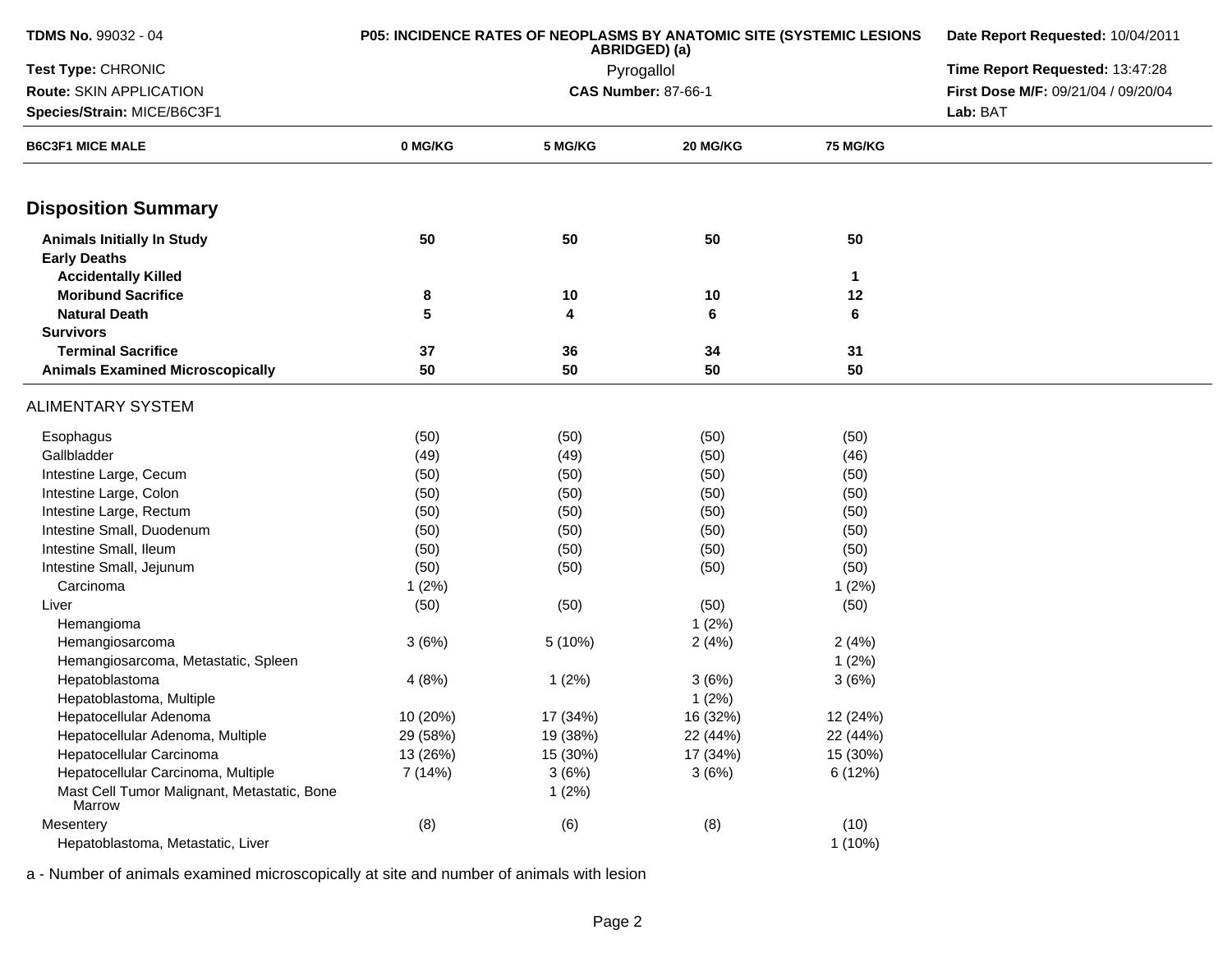| TDMS No. 99032 - 04                                                | P05: INCIDENCE RATES OF NEOPLASMS BY ANATOMIC SITE (SYSTEMIC LESIONS | ABRIDGED) (a) | Date Report Requested: 10/04/2011<br>Time Report Requested: 13:47:28 |                 |                                     |
|--------------------------------------------------------------------|----------------------------------------------------------------------|---------------|----------------------------------------------------------------------|-----------------|-------------------------------------|
| Test Type: CHRONIC                                                 |                                                                      | Pyrogallol    |                                                                      |                 |                                     |
| Route: SKIN APPLICATION                                            |                                                                      |               | <b>CAS Number: 87-66-1</b>                                           |                 | First Dose M/F: 09/21/04 / 09/20/04 |
| Species/Strain: MICE/B6C3F1                                        |                                                                      |               |                                                                      | Lab: BAT        |                                     |
| <b>B6C3F1 MICE MALE</b>                                            | 0 MG/KG                                                              | 5 MG/KG       | 20 MG/KG                                                             | <b>75 MG/KG</b> |                                     |
| Mast Cell Tumor Malignant, Metastatic, Bone<br>Marrow              |                                                                      | 1(17%)        |                                                                      |                 |                                     |
| Sarcoma                                                            | 1(13%)                                                               |               |                                                                      |                 |                                     |
| Sarcoma, Metastatic, Skin                                          |                                                                      | 1(17%)        |                                                                      |                 |                                     |
| Oral Mucosa                                                        | (0)                                                                  | (0)           | (0)                                                                  | (1)             |                                     |
| Pharyngeal, Squamous Cell Carcinoma                                |                                                                      |               |                                                                      | 1 (100%)        |                                     |
| Pancreas                                                           | (50)                                                                 | (50)          | (50)                                                                 | (50)            |                                     |
| Mast Cell Tumor Malignant, Metastatic, Bone<br>Marrow              |                                                                      | $1(2\%)$      |                                                                      |                 |                                     |
| Plasma Cell Tumor Malignant, Metastatic,<br>Lymph Node, Mesenteric |                                                                      | 1(2%)         |                                                                      |                 |                                     |
| <b>Salivary Glands</b>                                             | (50)                                                                 | (50)          | (50)                                                                 | (50)            |                                     |
| Mast Cell Tumor Malignant, Metastatic, Skin                        | 1(2%)                                                                |               |                                                                      |                 |                                     |
| Stomach, Forestomach                                               | (50)                                                                 | (50)          | (50)                                                                 | (50)            |                                     |
| Squamous Cell Papilloma                                            |                                                                      | 1(2%)         |                                                                      |                 |                                     |
| Squamous Cell Papilloma, Multiple                                  | 1(2%)                                                                |               |                                                                      |                 |                                     |
| Stomach, Glandular                                                 | (50)                                                                 | (50)          | (50)                                                                 | (50)            |                                     |
| Mast Cell Tumor Malignant, Metastatic, Bone<br>Marrow              |                                                                      | 1(2%)         |                                                                      |                 |                                     |
| Tooth                                                              | (36)                                                                 | (30)          | (24)                                                                 | (22)            |                                     |
| Odontoma                                                           | 1(3%)                                                                | 3(10%)        | 3(13%)                                                               | 1(5%)           |                                     |
| CARDIOVASCULAR SYSTEM                                              |                                                                      |               |                                                                      |                 |                                     |
| <b>Blood Vessel</b>                                                | (50)                                                                 | (50)          | (50)                                                                 | (50)            |                                     |
| Heart                                                              | (50)                                                                 | (50)          | (50)                                                                 | (50)            |                                     |
| Hemangiosarcoma                                                    |                                                                      | 1(2%)         |                                                                      |                 |                                     |
| <b>ENDOCRINE SYSTEM</b>                                            |                                                                      |               |                                                                      |                 |                                     |
| <b>Adrenal Cortex</b>                                              | (50)                                                                 | (50)          | (50)                                                                 | (50)            |                                     |
| Sarcoma, Metastatic, Skin                                          |                                                                      | 1(2%)         |                                                                      |                 |                                     |
| Subcapsular, Adenoma                                               | 8 (16%)                                                              | 7(14%)        | 6 (12%)                                                              | 2(4%)           |                                     |
| Subcapsular, Adenoma, Multiple                                     | 1(2%)                                                                | 1(2%)         |                                                                      | 1(2%)           |                                     |
| Adrenal Medulla                                                    | (50)                                                                 | (50)          | (50)                                                                 | (50)            |                                     |
| Pheochromocytoma Benign                                            |                                                                      |               |                                                                      | 1(2%)           |                                     |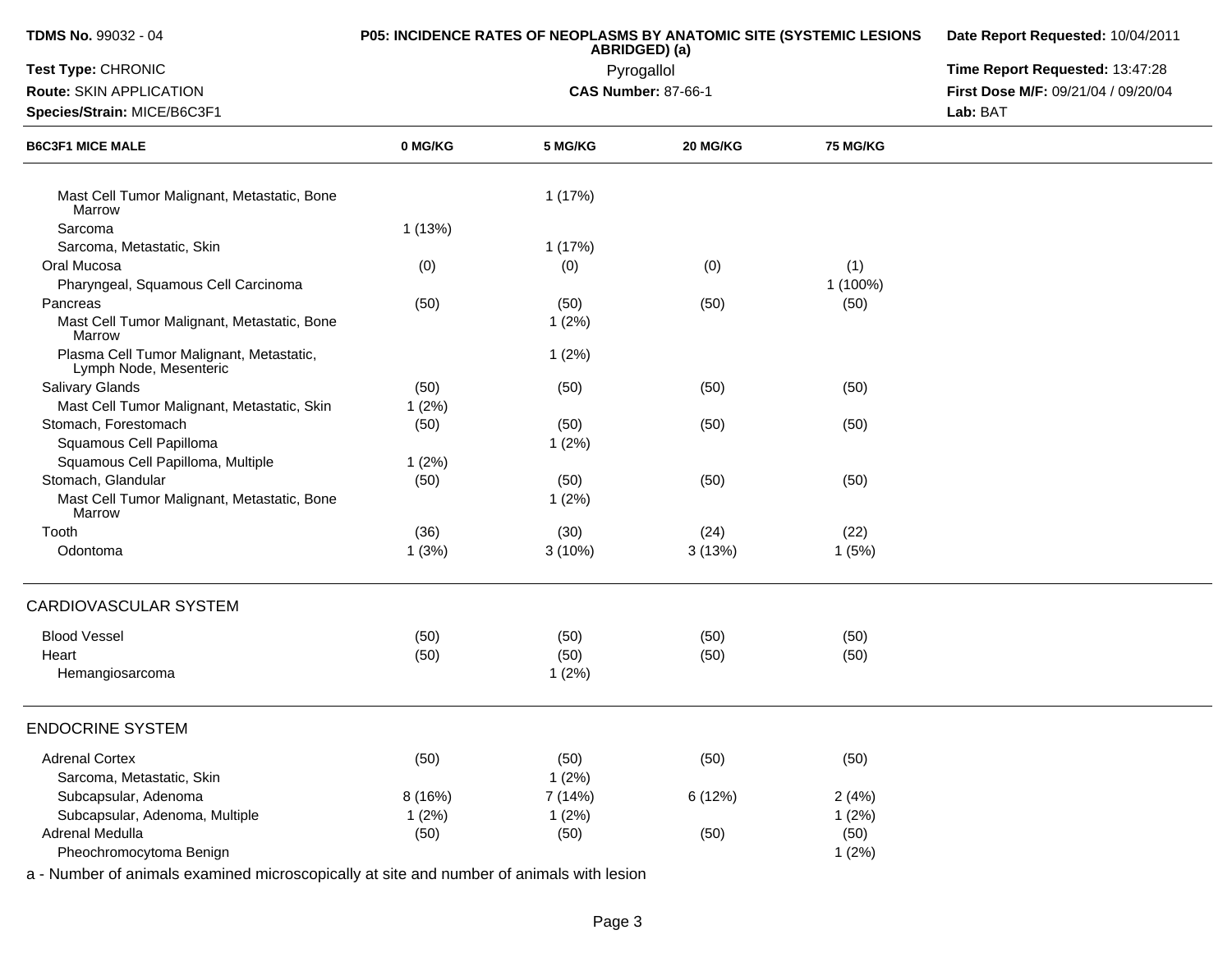| TDMS No. 99032 - 04         | P05: INCIDENCE RATES OF NEOPLASMS BY ANATOMIC SITE (SYSTEMIC LESIONS | Date Report Requested: 10/04/2011 |                            |                 |                                     |  |
|-----------------------------|----------------------------------------------------------------------|-----------------------------------|----------------------------|-----------------|-------------------------------------|--|
| Test Type: CHRONIC          |                                                                      | Pyrogallol                        |                            |                 |                                     |  |
| Route: SKIN APPLICATION     |                                                                      |                                   | <b>CAS Number: 87-66-1</b> |                 | First Dose M/F: 09/21/04 / 09/20/04 |  |
| Species/Strain: MICE/B6C3F1 |                                                                      |                                   |                            |                 | Lab: BAT                            |  |
| <b>B6C3F1 MICE MALE</b>     | 0 MG/KG                                                              | 5 MG/KG                           | 20 MG/KG                   | <b>75 MG/KG</b> |                                     |  |
| Islets, Pancreatic          | (50)                                                                 | (50)                              | (50)                       | (50)            |                                     |  |
| Adenoma                     | 1(2%)                                                                |                                   |                            |                 |                                     |  |
| Carcinoma                   | 1(2%)                                                                | 1(2%)                             |                            |                 |                                     |  |
| Parathyroid Gland           | (41)                                                                 | (44)                              | (42)                       | (47)            |                                     |  |
| <b>Pituitary Gland</b>      | (50)                                                                 | (50)                              | (50)                       | (50)            |                                     |  |
| <b>Thyroid Gland</b>        | (50)                                                                 | (50)                              | (50)                       | (50)            |                                     |  |
| C-cell, Carcinoma           |                                                                      | 1(2%)                             |                            |                 |                                     |  |
| <b>GENERAL BODY SYSTEM</b>  |                                                                      |                                   |                            |                 |                                     |  |
| Peritoneum                  | (0)                                                                  | (1)                               | (1)                        | (1)             |                                     |  |
| <b>GENITAL SYSTEM</b>       |                                                                      |                                   |                            |                 |                                     |  |
| <b>Coagulating Gland</b>    | (0)                                                                  | (2)                               | (1)                        | (0)             |                                     |  |
| Carcinoma                   |                                                                      |                                   | 1 (100%)                   |                 |                                     |  |
| Sarcoma, Metastatic, Skin   |                                                                      | 1 (50%)                           |                            |                 |                                     |  |
| Epididymis                  | (50)                                                                 | (50)                              | (50)                       | (50)            |                                     |  |
| Sarcoma, Metastatic, Skin   |                                                                      | 1(2%)                             |                            |                 |                                     |  |
| Penis                       | (1)                                                                  | (0)                               | (0)                        | (0)             |                                     |  |
| <b>Preputial Gland</b>      | (50)                                                                 | (50)                              | (50)                       | (50)            |                                     |  |
| Hemangioma                  | 1(2%)                                                                |                                   |                            |                 |                                     |  |
| Hemangiosarcoma             | 1(2%)                                                                |                                   |                            |                 |                                     |  |
| Squamous Cell Carcinoma     |                                                                      | 1(2%)                             |                            |                 |                                     |  |
| Prostate                    | (50)                                                                 | (50)                              | (50)                       | (50)            |                                     |  |
| Sarcoma, Metastatic, Skin   |                                                                      | 1(2%)                             |                            |                 |                                     |  |
| Seminal Vesicle             | (50)                                                                 | (50)                              | (50)                       | (50)            |                                     |  |
| Sarcoma, Metastatic, Skin   |                                                                      | 1(2%)                             |                            |                 |                                     |  |
| <b>Testes</b>               | (50)                                                                 | (50)                              | (50)                       | (50)            |                                     |  |
| Hemangioma                  |                                                                      | 1(2%)                             |                            |                 |                                     |  |
| Hemangiosarcoma             |                                                                      | 1(2%)                             |                            |                 |                                     |  |
| Interstitial Cell, Adenoma  |                                                                      |                                   | 1(2%)                      | 2(4%)           |                                     |  |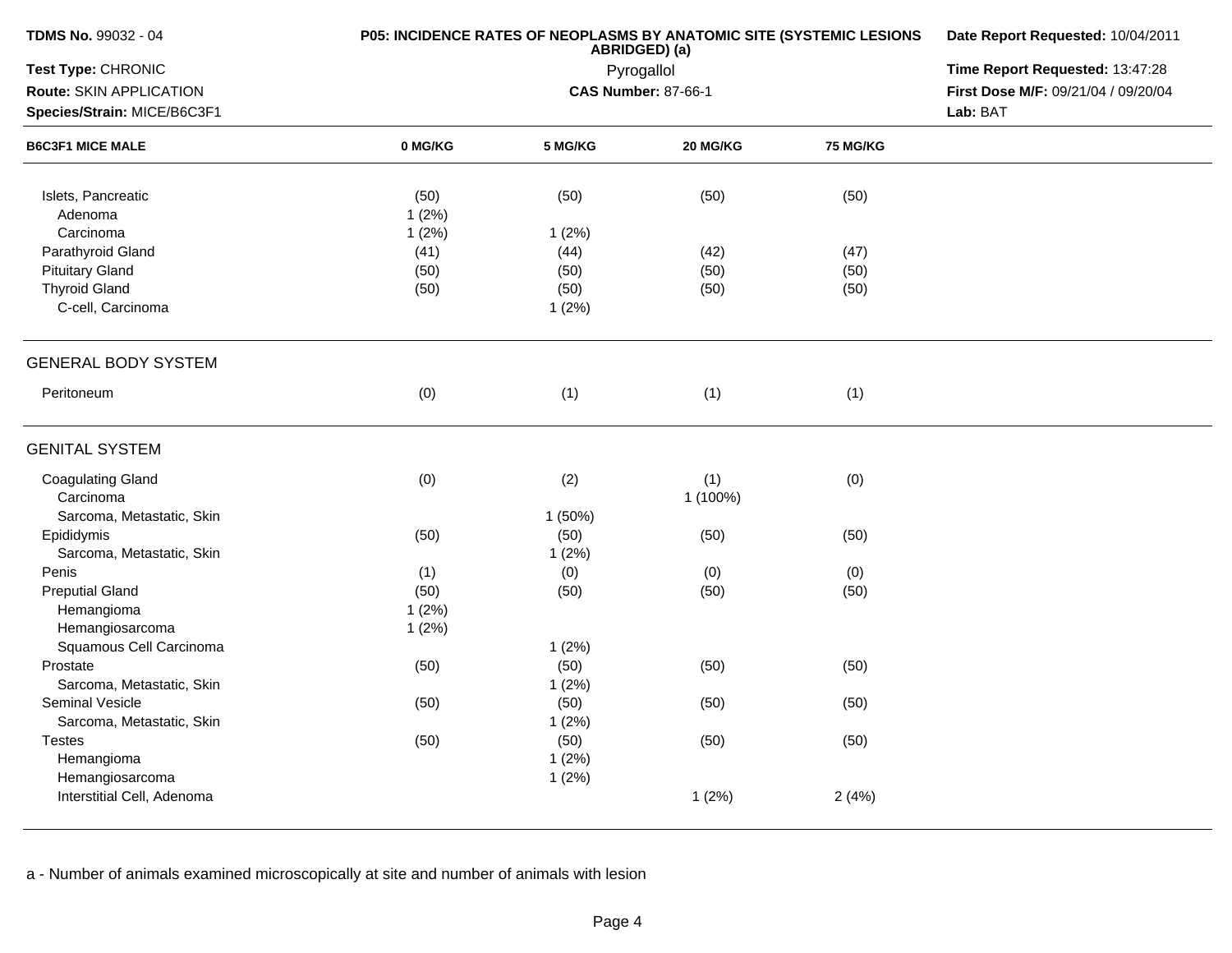| TDMS No. 99032 - 04                                            |         | P05: INCIDENCE RATES OF NEOPLASMS BY ANATOMIC SITE (SYSTEMIC LESIONS<br>ABRIDGED) (a) | Date Report Requested: 10/04/2011 |                 |                                     |
|----------------------------------------------------------------|---------|---------------------------------------------------------------------------------------|-----------------------------------|-----------------|-------------------------------------|
| Test Type: CHRONIC                                             |         | Pyrogallol                                                                            | Time Report Requested: 13:47:28   |                 |                                     |
| Route: SKIN APPLICATION                                        |         |                                                                                       | <b>CAS Number: 87-66-1</b>        |                 | First Dose M/F: 09/21/04 / 09/20/04 |
| Species/Strain: MICE/B6C3F1                                    |         |                                                                                       |                                   |                 | Lab: BAT                            |
| <b>B6C3F1 MICE MALE</b>                                        | 0 MG/KG | 5 MG/KG                                                                               | 20 MG/KG                          | <b>75 MG/KG</b> |                                     |
|                                                                |         |                                                                                       |                                   |                 |                                     |
| <b>HEMATOPOIETIC SYSTEM</b>                                    |         |                                                                                       |                                   |                 |                                     |
| <b>Bone Marrow</b>                                             | (50)    | (50)                                                                                  | (50)                              | (50)            |                                     |
| Hemangiosarcoma                                                |         | 2(4%)                                                                                 |                                   |                 |                                     |
| Hemangiosarcoma, Metastatic, Spleen                            |         | 1(2%)                                                                                 |                                   | 1(2%)           |                                     |
| Mast Cell Tumor Malignant                                      |         | 1(2%)                                                                                 |                                   |                 |                                     |
| Lymph Node                                                     | (10)    | (12)                                                                                  | (9)                               | (16)            |                                     |
| Axillary, Hemangiosarcoma                                      |         | 1(8%)                                                                                 |                                   |                 |                                     |
| Bronchial, Alveolar/Bronchiolar Carcinoma,<br>Metastatic, Lung |         |                                                                                       | $1(11\%)$                         |                 |                                     |
| Lumbar, Sarcoma, Metastatic, Skin                              |         | 1(8%)                                                                                 |                                   |                 |                                     |
| Lymph Node, Mandibular                                         | (50)    | (50)                                                                                  | (50)                              | (50)            |                                     |
| Mast Cell Tumor Malignant, Metastatic, Skin                    | 1(2%)   |                                                                                       |                                   |                 |                                     |
| Lymph Node, Mesenteric                                         | (50)    | (49)                                                                                  | (50)                              | (49)            |                                     |
| Plasma Cell Tumor Malignant                                    |         | 1(2%)                                                                                 |                                   |                 |                                     |
| Sarcoma, Metastatic, Skin                                      |         | 1(2%)                                                                                 |                                   |                 |                                     |
| Spleen                                                         | (50)    | (49)                                                                                  | (50)                              | (50)            |                                     |
| Hemangiosarcoma                                                | 1(2%)   | 2(4%)                                                                                 |                                   | 1(2%)           |                                     |
| Mast Cell Tumor Malignant, Metastatic, Bone<br>Marrow          |         | 1(2%)                                                                                 |                                   |                 |                                     |
| Thymus                                                         | (48)    | (50)                                                                                  | (46)                              | (48)            |                                     |
| Mast Cell Tumor Malignant, Metastatic, Bone<br>Marrow          |         | 1(2%)                                                                                 |                                   |                 |                                     |
| Mast Cell Tumor Malignant, Metastatic, Skin                    | 1(2%)   |                                                                                       |                                   |                 |                                     |
| <b>INTEGUMENTARY SYSTEM</b>                                    |         |                                                                                       |                                   |                 |                                     |
| <b>Mammary Gland</b>                                           | (0)     | (0)                                                                                   | (0)                               | (1)             |                                     |
| Skin                                                           | (50)    | (50)                                                                                  | (50)                              | (50)            |                                     |
| <b>Basal Cell Carcinoma</b>                                    |         | 1(2%)                                                                                 |                                   |                 |                                     |
| Fibrous Histiocytoma                                           |         | 3(6%)                                                                                 | 1(2%)                             |                 |                                     |
| Trichoepithelioma                                              |         | 1(2%)                                                                                 |                                   |                 |                                     |
| Control, Mast Cell Tumor Malignant                             | 1(2%)   |                                                                                       |                                   |                 |                                     |
| Site Of Application, Hamartoma                                 |         | 1(2%)                                                                                 |                                   |                 |                                     |
| Site Of Application, Squamous Cell Papilloma                   |         |                                                                                       |                                   | 2(4%)           |                                     |
|                                                                |         |                                                                                       |                                   |                 |                                     |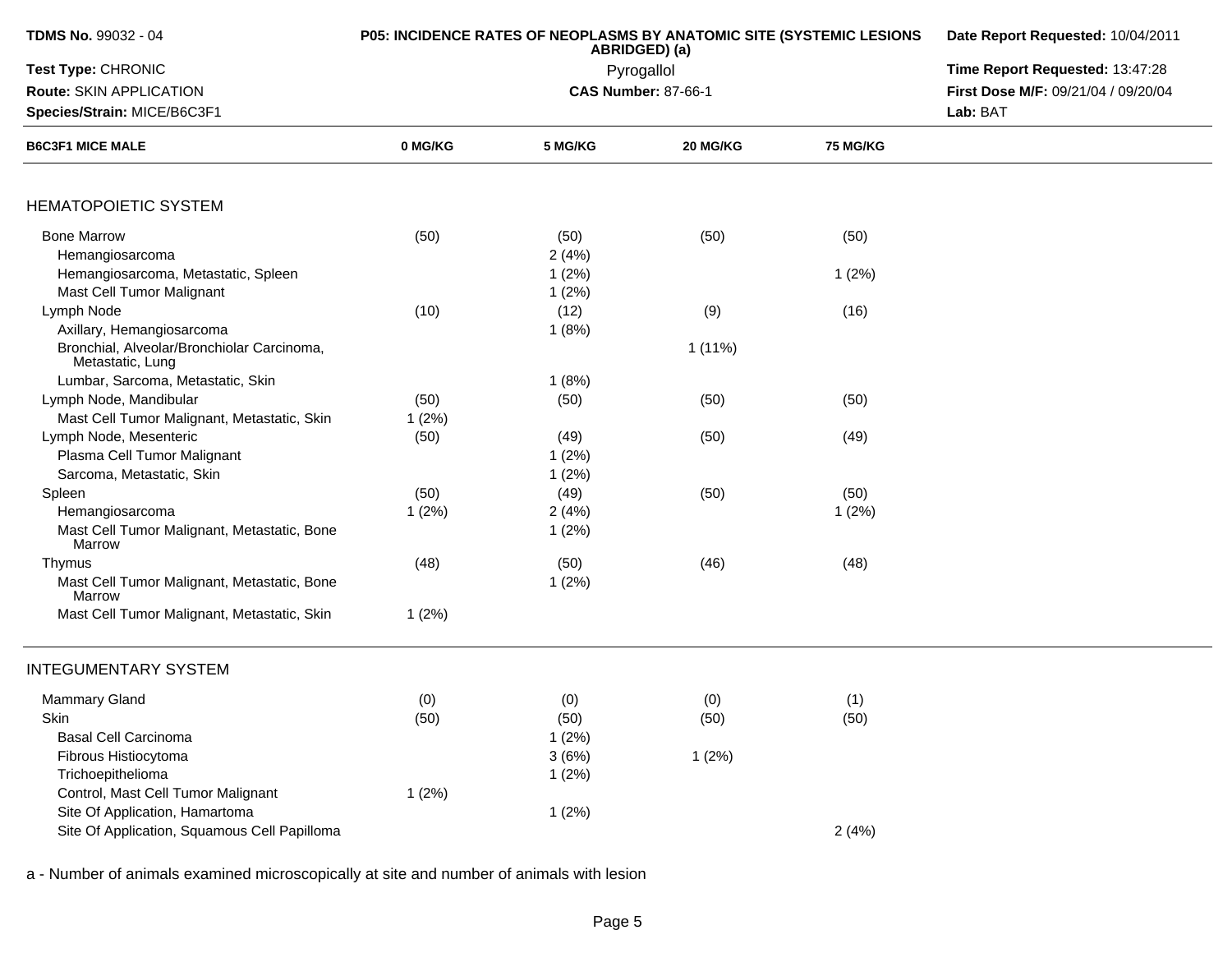| <b>TDMS No. 99032 - 04</b>                                               | P05: INCIDENCE RATES OF NEOPLASMS BY ANATOMIC SITE (SYSTEMIC LESIONS | Date Report Requested: 10/04/2011 |                                 |                 |                                     |
|--------------------------------------------------------------------------|----------------------------------------------------------------------|-----------------------------------|---------------------------------|-----------------|-------------------------------------|
| Test Type: CHRONIC                                                       |                                                                      | Pyrogallol                        | Time Report Requested: 13:47:28 |                 |                                     |
| Route: SKIN APPLICATION                                                  |                                                                      |                                   | <b>CAS Number: 87-66-1</b>      |                 | First Dose M/F: 09/21/04 / 09/20/04 |
| Species/Strain: MICE/B6C3F1                                              |                                                                      |                                   |                                 |                 | Lab: BAT                            |
| <b>B6C3F1 MICE MALE</b>                                                  | 0 MG/KG                                                              | 5 MG/KG                           | 20 MG/KG                        | <b>75 MG/KG</b> |                                     |
| Site Of Application, Subcutaneous Tissue,<br>Hemangiosarcoma             | 1(2%)                                                                |                                   |                                 |                 |                                     |
| Site Of Application, Subcutaneous Tissue,<br>Lipoma                      |                                                                      |                                   |                                 | 1(2%)           |                                     |
| Subcutaneous Tissue, Fibrous Histiocytoma                                | 1(2%)                                                                |                                   |                                 |                 |                                     |
| Subcutaneous Tissue, Sarcoma                                             |                                                                      | 1(2%)                             |                                 |                 |                                     |
| Subcutaneous Tissue, Schwannoma Malignant                                |                                                                      |                                   | 1(2%)                           |                 |                                     |
| MUSCULOSKELETAL SYSTEM                                                   |                                                                      |                                   |                                 |                 |                                     |
| <b>Bone</b>                                                              | (50)                                                                 | (50)                              | (50)                            | (50)            |                                     |
| Hemangiosarcoma                                                          |                                                                      | 1(2%)                             |                                 |                 |                                     |
| Mast Cell Tumor Malignant, Metastatic, Bone<br>Marrow                    |                                                                      | 1(2%)                             |                                 |                 |                                     |
| <b>Skeletal Muscle</b>                                                   | (0)                                                                  | (0)                               | (1)                             | (2)             |                                     |
| NERVOUS SYSTEM                                                           |                                                                      |                                   |                                 |                 |                                     |
| <b>Brain</b>                                                             | (50)                                                                 | (50)                              | (50)                            | (50)            |                                     |
| Peripheral Nerve                                                         | (0)                                                                  | (0)                               | (1)                             | (0)             |                                     |
| Spinal Cord                                                              | (0)                                                                  | (0)                               | (1)                             | (0)             |                                     |
| <b>RESPIRATORY SYSTEM</b>                                                |                                                                      |                                   |                                 |                 |                                     |
| Lung                                                                     | (50)                                                                 | (50)                              | (50)                            | (50)            |                                     |
| Alveolar/Bronchiolar Adenoma                                             | 10 (20%)                                                             | 6(12%)                            | 8(16%)                          | 6 (12%)         |                                     |
| Alveolar/Bronchiolar Adenoma, Multiple                                   | 2(4%)                                                                | 1(2%)                             |                                 |                 |                                     |
| Alveolar/Bronchiolar Carcinoma                                           | 4(8%)                                                                | 7 (14%)                           | 5 (10%)                         | 8 (16%)         |                                     |
| Alveolar/Bronchiolar Carcinoma, Multiple                                 |                                                                      | 1(2%)                             |                                 |                 |                                     |
| Hepatocellular Carcinoma, Metastatic, Liver<br>Sarcoma, Metastatic, Skin | 8(16%)                                                               | 7 (14%)<br>1(2%)                  | 10 (20%)                        | 5 (10%)         |                                     |
| Nose                                                                     | (50)                                                                 | (50)                              | (50)                            | (50)            |                                     |
| Mast Cell Tumor Malignant, Metastatic, Bone<br>Marrow                    |                                                                      | 1(2%)                             |                                 |                 |                                     |
| Trachea                                                                  | (50)                                                                 | (50)                              | (50)                            | (50)            |                                     |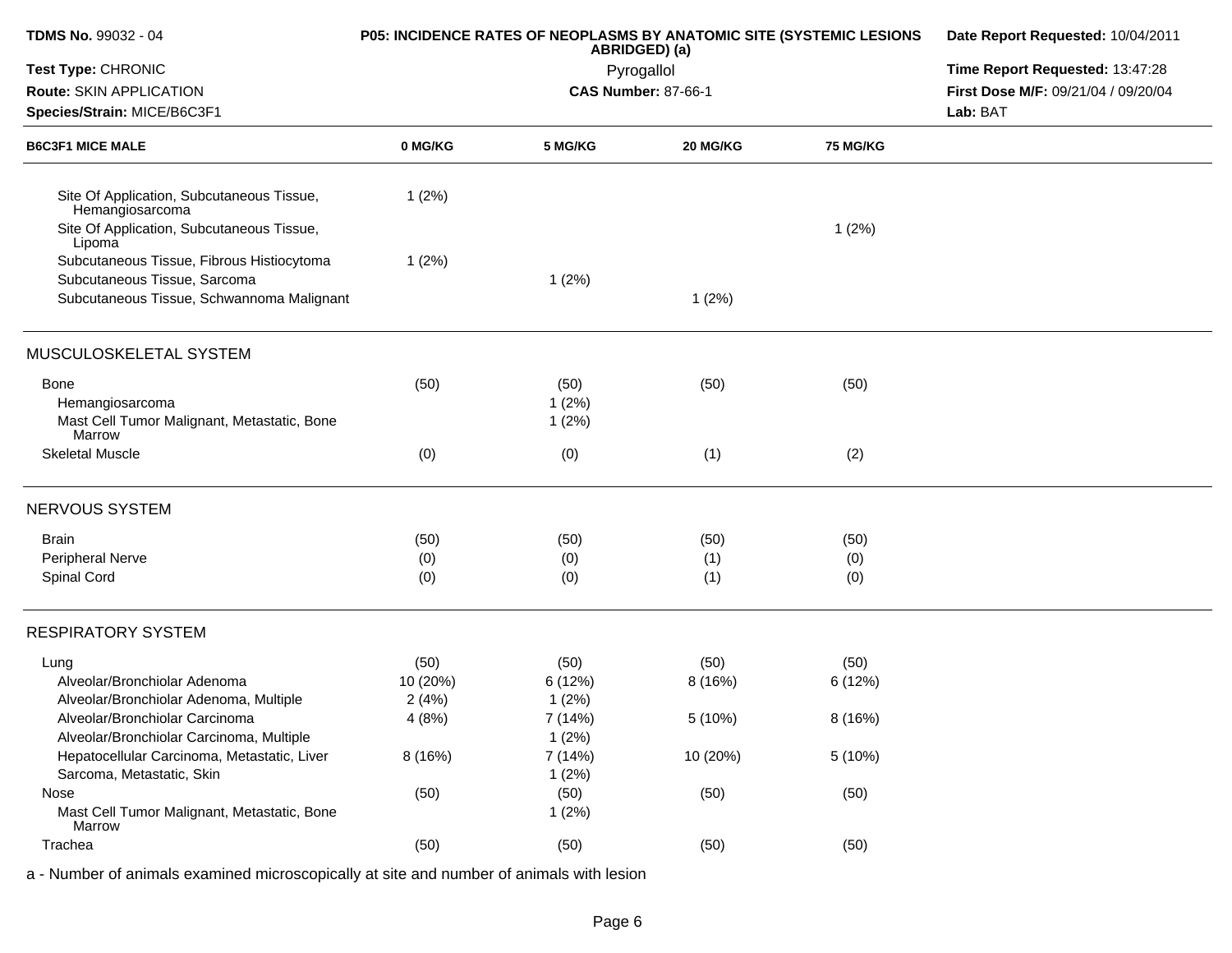| <b>TDMS No. 99032 - 04</b>                            | P05: INCIDENCE RATES OF NEOPLASMS BY ANATOMIC SITE (SYSTEMIC LESIONS | Date Report Requested: 10/04/2011 |                            |          |                                     |  |
|-------------------------------------------------------|----------------------------------------------------------------------|-----------------------------------|----------------------------|----------|-------------------------------------|--|
| Test Type: CHRONIC                                    |                                                                      | Pyrogallol                        |                            |          |                                     |  |
| Route: SKIN APPLICATION                               |                                                                      |                                   | <b>CAS Number: 87-66-1</b> |          | First Dose M/F: 09/21/04 / 09/20/04 |  |
| Species/Strain: MICE/B6C3F1                           |                                                                      |                                   |                            |          | Lab: BAT                            |  |
| <b>B6C3F1 MICE MALE</b>                               | 0 MG/KG                                                              | 5 MG/KG                           | 20 MG/KG                   | 75 MG/KG |                                     |  |
| SPECIAL SENSES SYSTEM                                 |                                                                      |                                   |                            |          |                                     |  |
| Eye                                                   | (50)                                                                 | (50)                              | (50)                       | (50)     |                                     |  |
| Harderian Gland                                       | (50)                                                                 | (50)                              | (50)                       | (50)     |                                     |  |
| Adenoma                                               | 6(12%)                                                               | 3(6%)                             | 7 (14%)                    | 6 (12%)  |                                     |  |
| Adenoma, Multiple                                     |                                                                      |                                   |                            | 1(2%)    |                                     |  |
| Carcinoma                                             | 2(4%)                                                                | 2(4%)                             | 1(2%)                      | 1(2%)    |                                     |  |
| <b>URINARY SYSTEM</b>                                 |                                                                      |                                   |                            |          |                                     |  |
| Kidney                                                | (50)                                                                 | (50)                              | (50)                       | (50)     |                                     |  |
| Mast Cell Tumor Malignant, Metastatic, Bone<br>Marrow |                                                                      | 1(2%)                             |                            |          |                                     |  |
| Renal Tubule, Adenoma                                 |                                                                      |                                   | 1(2%)                      |          |                                     |  |
| Urethra                                               | (0)                                                                  | (1)                               | (1)                        | (1)      |                                     |  |
| <b>Urinary Bladder</b>                                | (50)                                                                 | (50)                              | (50)                       | (50)     |                                     |  |
| <b>SYSTEMIC LESIONS</b>                               |                                                                      |                                   |                            |          |                                     |  |
| Multiple Organ                                        | $*(50)$                                                              | $*(50)$                           | $*(50)$                    | $*(50)$  |                                     |  |
| Histiocytic Sarcoma                                   | 1(2%)                                                                |                                   | 2(4%)                      | 2(4%)    |                                     |  |
| Lymphoma Malignant                                    | 2(4%)                                                                | 3(6%)                             | 3(6%)                      | 3(6%)    |                                     |  |

\* Number of animals with any tissue examined microscopically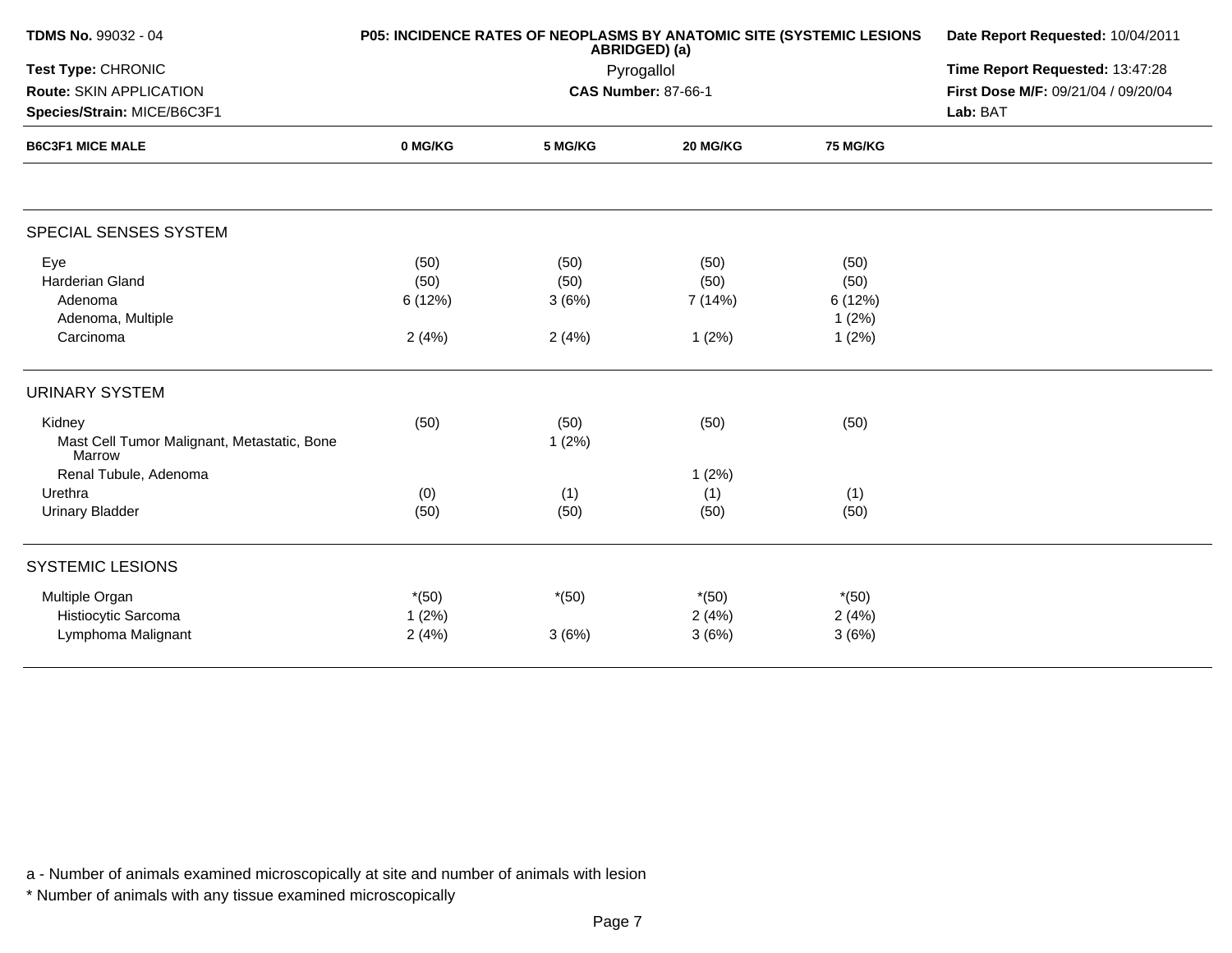| <b>TDMS No. 99032 - 04</b>                                                     | <b>P05: INCIDENCE RATES OF NEOPLASMS BY ANATOMIC SITE (SYSTEMIC LESIONS</b> | ABRIDGED) (a) | Date Report Requested: 10/04/2011 |                 |                                     |
|--------------------------------------------------------------------------------|-----------------------------------------------------------------------------|---------------|-----------------------------------|-----------------|-------------------------------------|
| <b>Test Type: CHRONIC</b>                                                      |                                                                             | Pyrogallol    | Time Report Requested: 13:47:28   |                 |                                     |
| Route: SKIN APPLICATION                                                        |                                                                             |               | <b>CAS Number: 87-66-1</b>        |                 | First Dose M/F: 09/21/04 / 09/20/04 |
| Species/Strain: MICE/B6C3F1                                                    |                                                                             |               |                                   |                 | Lab: BAT                            |
| <b>B6C3F1 MICE MALE</b>                                                        | 0 MG/KG                                                                     | 5 MG/KG       | 20 MG/KG                          | <b>75 MG/KG</b> |                                     |
| <b>Tumor Summary for Males</b>                                                 |                                                                             |               |                                   |                 |                                     |
| <b>Total Animals with Primary Neoplasms (b)</b>                                | 47                                                                          | 47            | 46                                | 45              |                                     |
| <b>Total Primary Neoplasms</b>                                                 | 114                                                                         | 116           | 105                               | 100             |                                     |
| <b>Total Animals with Benign Neoplasms</b>                                     | 42                                                                          | 43            | 42                                | 40              |                                     |
| <b>Total Benign Neoplasms</b>                                                  | 70                                                                          | 61            | 65                                | 57              |                                     |
| <b>Total Animals with Malignant Neoplasms</b>                                  | 33                                                                          | 32            | 27                                | 33              |                                     |
| <b>Total Malignant Neoplasms</b>                                               | 44                                                                          | 55            | 40                                | 43              |                                     |
| <b>Total Animals with Metastatic Neoplasms</b>                                 | 9                                                                           | 11            | 11                                | 7               |                                     |
| <b>Total Metastatic Neoplasms</b>                                              | 11                                                                          | 27            | 11                                | 8               |                                     |
| <b>Total Animals with Malignant Neoplasms</b><br><b>Uncertain Primary Site</b> |                                                                             |               |                                   |                 |                                     |
| <b>Total Animals with Neoplasms Uncertain-</b><br><b>Benign or Malignant</b>   |                                                                             |               |                                   |                 |                                     |
| <b>Total Uncertain Neoplasms</b>                                               |                                                                             |               |                                   |                 |                                     |

\*\*\* END OF MALE \*\*\*

a - Number of animals examined microscopically at site and number of animals with lesion

b - Primary tumors: all tumors except metastatic tumors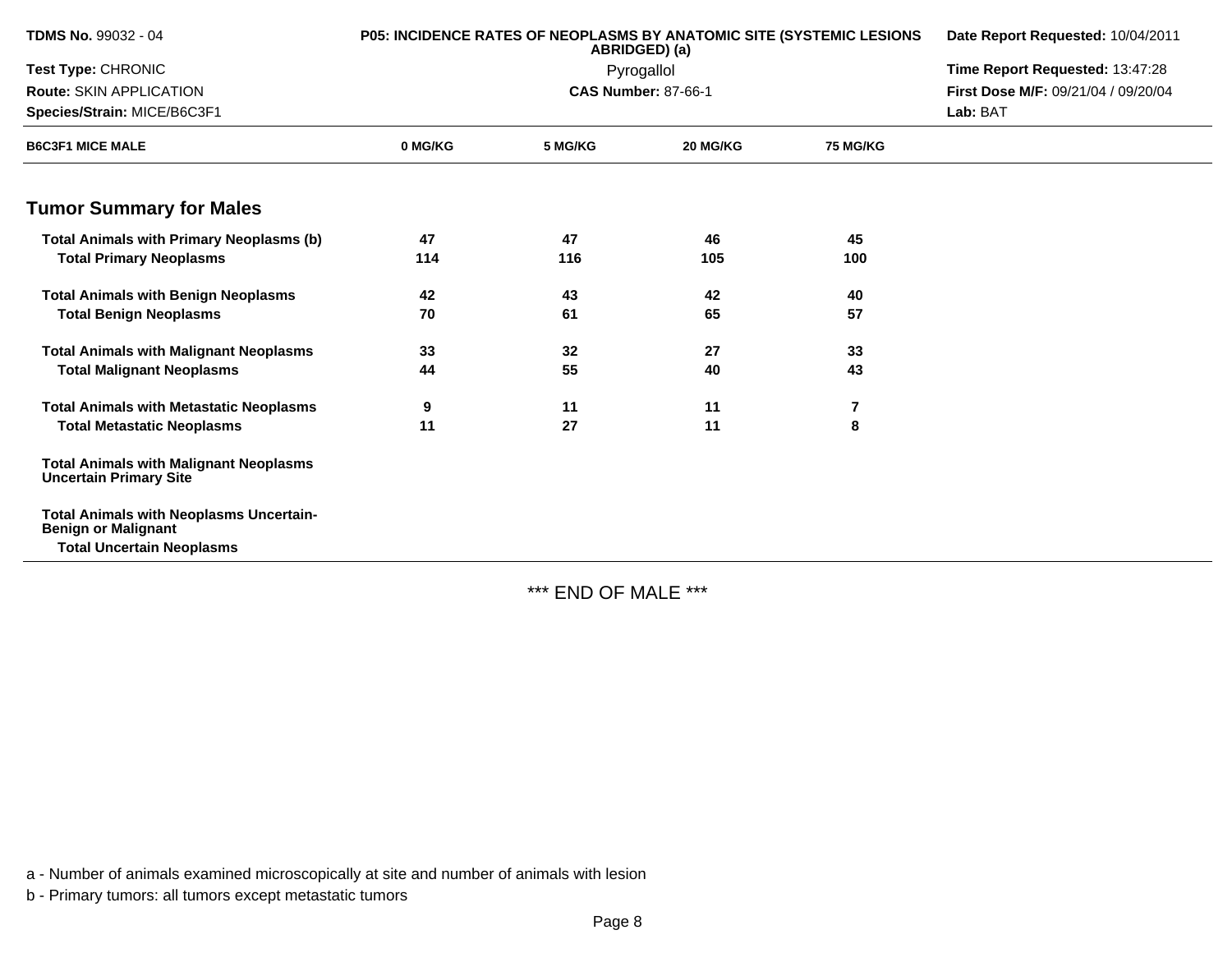| <b>TDMS No. 99032 - 04</b>                               | <b>P05: INCIDENCE RATES OF NEOPLASMS BY ANATOMIC SITE (SYSTEMIC LESIONS</b> | Date Report Requested: 10/04/2011 |                |                 |                                     |
|----------------------------------------------------------|-----------------------------------------------------------------------------|-----------------------------------|----------------|-----------------|-------------------------------------|
| Test Type: CHRONIC                                       |                                                                             |                                   | Pyrogallol     |                 | Time Report Requested: 13:47:28     |
| Route: SKIN APPLICATION                                  |                                                                             | <b>CAS Number: 87-66-1</b>        |                |                 | First Dose M/F: 09/21/04 / 09/20/04 |
| Species/Strain: MICE/B6C3F1                              |                                                                             |                                   |                | Lab: BAT        |                                     |
| <b>B6C3F1 MICE FEMALE</b>                                | 0 MG/KG                                                                     | 5 MG/KG                           | 20 MG/KG       | <b>75 MG/KG</b> |                                     |
| <b>Disposition Summary</b>                               |                                                                             |                                   |                |                 |                                     |
| <b>Animals Initially In Study</b><br><b>Early Deaths</b> | 50                                                                          | 50                                | 50             | 50              |                                     |
| <b>Moribund Sacrifice</b>                                | 9                                                                           | 15                                | 7              | 29              |                                     |
| <b>Natural Death</b>                                     | 8                                                                           | 5                                 | $\overline{7}$ | 4               |                                     |
| <b>Survivors</b>                                         |                                                                             |                                   |                |                 |                                     |
| <b>Natural Death</b>                                     |                                                                             |                                   |                | $\mathbf{1}$    |                                     |
| <b>Terminal Sacrifice</b>                                | 33                                                                          | 30                                | 36             | 16              |                                     |
| <b>Animals Examined Microscopically</b>                  | 50                                                                          | 50                                | 50             | 50              |                                     |
| <b>ALIMENTARY SYSTEM</b>                                 |                                                                             |                                   |                |                 |                                     |
| Esophagus                                                | (50)                                                                        | (50)                              | (50)           | (50)            |                                     |
| Gallbladder                                              | (50)                                                                        | (49)                              | (49)           | (50)            |                                     |
| Intestine Large, Cecum                                   | (50)                                                                        | (50)                              | (50)           | (50)            |                                     |
| Leiomyoma                                                |                                                                             |                                   |                | 1(2%)           |                                     |
| Intestine Large, Colon                                   | (50)                                                                        | (50)                              | (50)           | (50)            |                                     |
| Intestine Large, Rectum                                  | (50)                                                                        | (50)                              | (50)           | (50)            |                                     |
| Intestine Small, Duodenum                                | (50)                                                                        | (50)                              | (50)           | (50)            |                                     |
| Intestine Small, Ileum                                   | (50)                                                                        | (50)                              | (50)           | (50)            |                                     |
| Hemangiosarcoma                                          |                                                                             |                                   |                | 1(2%)           |                                     |
| Intestine Small, Jejunum                                 | (50)                                                                        | (50)                              | (50)           | (50)            |                                     |
| Carcinoma                                                | 1(2%)                                                                       |                                   | 1(2%)          |                 |                                     |
| Liver                                                    | (50)                                                                        | (50)                              | (50)           | (50)            |                                     |
| Hemangiosarcoma                                          | 1(2%)                                                                       | 4(8%)                             | 2(4%)          | 1(2%)           |                                     |
| Hepatoblastoma                                           | 1(2%)                                                                       | 1(2%)                             | 1(2%)          |                 |                                     |
| Hepatocellular Adenoma                                   | 9(18%)                                                                      | 12 (24%)                          | 9(18%)         | 8(16%)          |                                     |
| Hepatocellular Adenoma, Multiple                         | 21 (42%)                                                                    | 23 (46%)                          | 25 (50%)       | 7 (14%)         |                                     |
| Hepatocellular Carcinoma                                 | 12 (24%)                                                                    | 13 (26%)                          | 14 (28%)       | 7 (14%)         |                                     |
| Hepatocellular Carcinoma, Multiple                       | 5(10%)                                                                      | 13 (26%)                          | 6 (12%)        | 1(2%)           |                                     |
| Osteosarcoma, Metastatic, Uncertain Primary<br>Site      |                                                                             |                                   | 1(2%)          |                 |                                     |
| Serosa, Sarcoma, Metastatic, Mesentery                   |                                                                             | 1(2%)                             |                |                 |                                     |
| Mesentery                                                | (20)                                                                        | (22)                              | (14)           | (19)            |                                     |
| Sarcoma                                                  |                                                                             | 1(5%)                             |                |                 |                                     |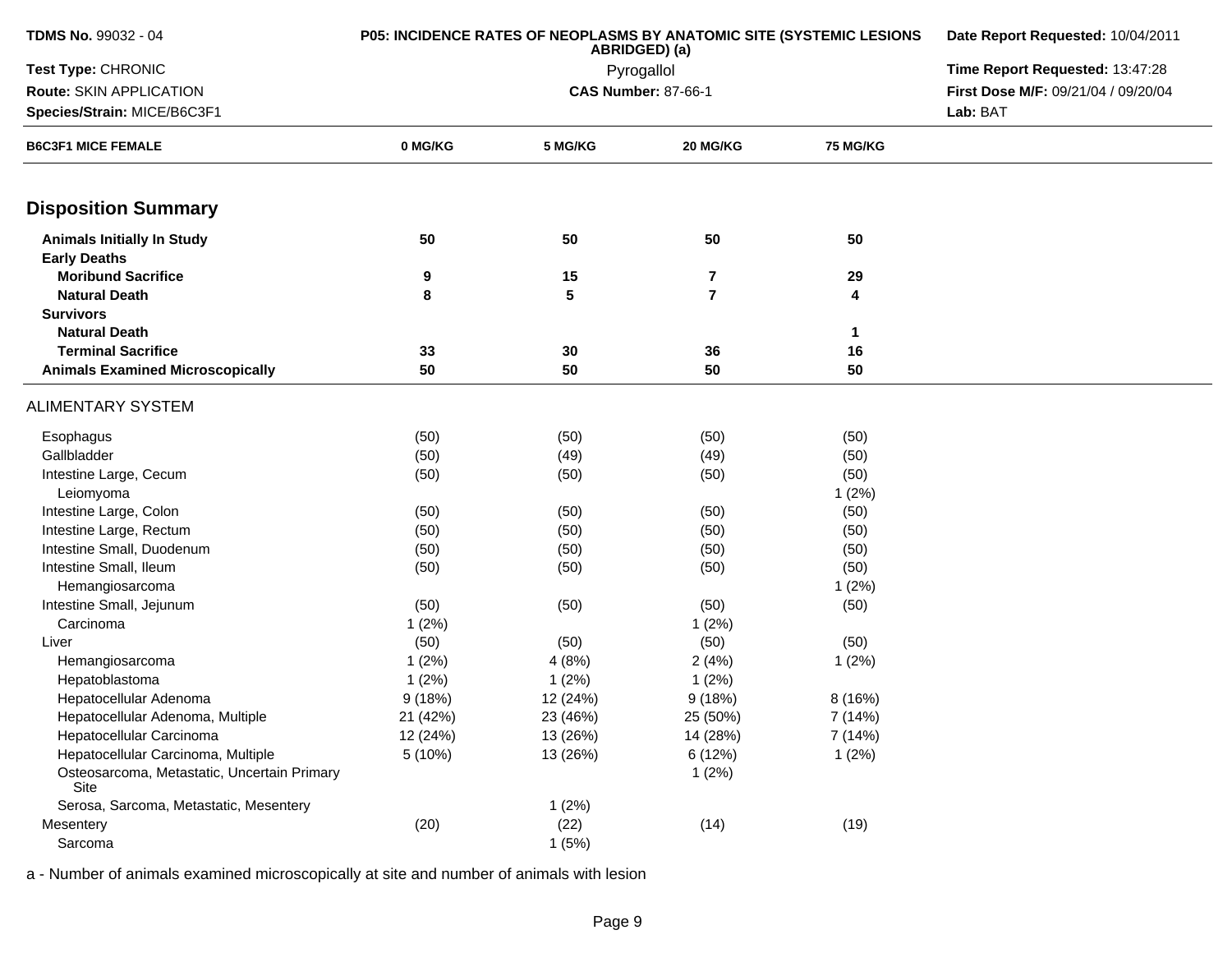| <b>TDMS No. 99032 - 04</b>          | P05: INCIDENCE RATES OF NEOPLASMS BY ANATOMIC SITE (SYSTEMIC LESIONS | Date Report Requested: 10/04/2011 |                            |          |                                     |
|-------------------------------------|----------------------------------------------------------------------|-----------------------------------|----------------------------|----------|-------------------------------------|
| Test Type: CHRONIC                  |                                                                      |                                   | Pyrogallol                 |          | Time Report Requested: 13:47:28     |
| Route: SKIN APPLICATION             |                                                                      |                                   | <b>CAS Number: 87-66-1</b> |          | First Dose M/F: 09/21/04 / 09/20/04 |
| Species/Strain: MICE/B6C3F1         |                                                                      |                                   |                            |          | Lab: BAT                            |
| <b>B6C3F1 MICE FEMALE</b>           | 0 MG/KG                                                              | 5 MG/KG                           | 20 MG/KG                   | 75 MG/KG |                                     |
| Sarcoma Stromal, Metastatic, Uterus |                                                                      | 1(5%)                             |                            |          |                                     |
| Pancreas                            | (50)                                                                 | (50)                              | (50)                       | (50)     |                                     |
| Salivary Glands                     | (50)                                                                 | (50)                              | (50)                       | (50)     |                                     |
| Stomach, Forestomach                | (50)                                                                 | (50)                              | (50)                       | (50)     |                                     |
| Squamous Cell Papilloma             | 1(2%)                                                                | 3(6%)                             |                            | 1(2%)    |                                     |
| Stomach, Glandular                  | (50)                                                                 | (50)                              | (50)                       | (50)     |                                     |
| Tooth                               | (3)                                                                  | (0)                               | (4)                        | (0)      |                                     |
| CARDIOVASCULAR SYSTEM               |                                                                      |                                   |                            |          |                                     |
| <b>Blood Vessel</b>                 | (50)                                                                 | (50)                              | (50)                       | (50)     |                                     |
| Heart                               | (50)                                                                 | (50)                              | (50)                       | (50)     |                                     |
| <b>ENDOCRINE SYSTEM</b>             |                                                                      |                                   |                            |          |                                     |
| <b>Adrenal Cortex</b>               | (50)                                                                 | (50)                              | (50)                       | (50)     |                                     |
| Adenoma                             | 1(2%)                                                                |                                   |                            |          |                                     |
| Adrenal Medulla                     | (50)                                                                 | (50)                              | (50)                       | (50)     |                                     |
| Pheochromocytoma Benign             | 2(4%)                                                                | 2(4%)                             | 1(2%)                      |          |                                     |
| Islets, Pancreatic                  | (50)                                                                 | (50)                              | (50)                       | (50)     |                                     |
| Adenoma                             | 1(2%)                                                                | 3(6%)                             |                            |          |                                     |
| Parathyroid Gland                   | (45)                                                                 | (47)                              | (39)                       | (38)     |                                     |
| <b>Pituitary Gland</b>              | (50)                                                                 | (49)                              | (50)                       | (50)     |                                     |
| Pars Distalis, Adenoma              | 4(8%)                                                                | 6 (12%)                           | 10 (20%)                   | 2(4%)    |                                     |
| <b>Thyroid Gland</b>                | (50)                                                                 | (50)                              | (50)                       | (50)     |                                     |
| Follicular Cell, Adenoma            |                                                                      | 2(4%)                             |                            |          |                                     |
| <b>GENERAL BODY SYSTEM</b>          |                                                                      |                                   |                            |          |                                     |
| Peritoneum                          | (1)                                                                  | (0)                               | (0)                        | (0)      |                                     |
| <b>Tissue NOS</b>                   | (1)                                                                  | (0)                               | (0)                        | (0)      |                                     |
| Mediastinum, Hemangiosarcoma        | 1 (100%)                                                             |                                   |                            |          |                                     |
|                                     |                                                                      |                                   |                            |          |                                     |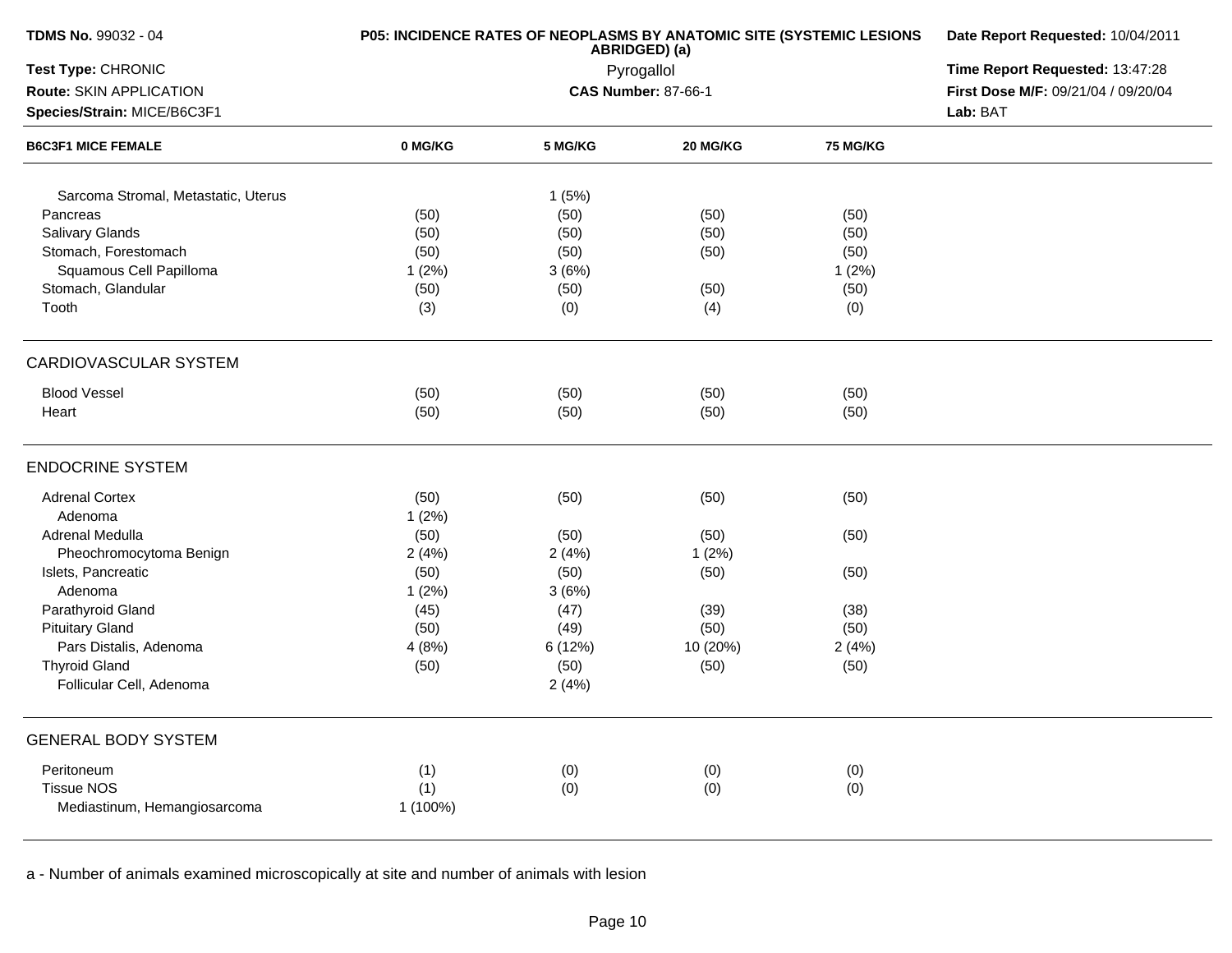| <b>TDMS No. 99032 - 04</b>                                                                            | P05: INCIDENCE RATES OF NEOPLASMS BY ANATOMIC SITE (SYSTEMIC LESIONS | Date Report Requested: 10/04/2011<br>Time Report Requested: 13:47:28 |                                          |                 |                                     |
|-------------------------------------------------------------------------------------------------------|----------------------------------------------------------------------|----------------------------------------------------------------------|------------------------------------------|-----------------|-------------------------------------|
| Test Type: CHRONIC                                                                                    |                                                                      |                                                                      |                                          |                 |                                     |
| Route: SKIN APPLICATION                                                                               |                                                                      |                                                                      | Pyrogallol<br><b>CAS Number: 87-66-1</b> |                 | First Dose M/F: 09/21/04 / 09/20/04 |
| Species/Strain: MICE/B6C3F1                                                                           |                                                                      |                                                                      |                                          |                 | Lab: BAT                            |
| <b>B6C3F1 MICE FEMALE</b>                                                                             | 0 MG/KG                                                              | 5 MG/KG                                                              | 20 MG/KG                                 | <b>75 MG/KG</b> |                                     |
| <b>GENITAL SYSTEM</b>                                                                                 |                                                                      |                                                                      |                                          |                 |                                     |
| <b>Clitoral Gland</b>                                                                                 | (49)                                                                 | (50)                                                                 | (50)                                     | (49)            |                                     |
| Ovary                                                                                                 | (50)                                                                 | (50)                                                                 | (50)                                     | (50)            |                                     |
| Carcinoma                                                                                             |                                                                      | 1(2%)                                                                |                                          |                 |                                     |
| Cystadenoma                                                                                           | 2(4%)                                                                |                                                                      | 1(2%)                                    | 1(2%)           |                                     |
| Granulosa Cell Tumor Benign                                                                           | 1(2%)                                                                |                                                                      |                                          |                 |                                     |
| Hemangioma                                                                                            | 1(2%)                                                                |                                                                      | 1(2%)                                    |                 |                                     |
| Hemangiosarcoma                                                                                       | 1(2%)                                                                | 4(8%)                                                                | 1(2%)                                    |                 |                                     |
| Luteoma                                                                                               |                                                                      | 1(2%)                                                                |                                          |                 |                                     |
| Oviduct                                                                                               | (1)                                                                  | (0)                                                                  | (0)                                      | (0)             |                                     |
| Uterus                                                                                                | (50)                                                                 | (50)                                                                 | (50)                                     | (50)            |                                     |
| Carcinoma                                                                                             | 1(2%)                                                                |                                                                      |                                          |                 |                                     |
| Hemangiosarcoma                                                                                       |                                                                      |                                                                      | 1(2%)                                    |                 |                                     |
| Polyp Stromal                                                                                         | 3(6%)                                                                | 2(4%)                                                                | 2(4%)                                    | 1(2%)           |                                     |
| Sarcoma Stromal                                                                                       |                                                                      | 2(4%)                                                                |                                          |                 |                                     |
| <b>HEMATOPOIETIC SYSTEM</b>                                                                           |                                                                      |                                                                      |                                          |                 |                                     |
| <b>Bone Marrow</b>                                                                                    | (50)                                                                 | (50)                                                                 | (50)                                     | (50)            |                                     |
| Hemangiosarcoma                                                                                       | 3(6%)                                                                |                                                                      | 2(4%)                                    |                 |                                     |
| Lymph Node                                                                                            | (19)                                                                 | (13)                                                                 | (18)                                     | (29)            |                                     |
| Mediastinal, Hemangiosarcoma, Metastatic,<br><b>Skin</b>                                              |                                                                      |                                                                      |                                          | 1(3%)           |                                     |
| Lymph Node, Mandibular                                                                                | (50)                                                                 | (50)                                                                 | (50)                                     | (50)            |                                     |
| Lymph Node, Mesenteric                                                                                | (50)                                                                 | (50)                                                                 | (50)                                     | (50)            |                                     |
| Hemangiosarcoma                                                                                       |                                                                      | 1(2%)                                                                | 1(2%)                                    |                 |                                     |
| Spleen                                                                                                | (50)                                                                 | (50)                                                                 | (50)                                     | (50)            |                                     |
| Hemangiosarcoma                                                                                       | 1(2%)                                                                |                                                                      | 2(4%)                                    | 2(4%)           |                                     |
| Thymus                                                                                                | (50)                                                                 | (50)                                                                 | (48)                                     | (49)            |                                     |
| <b>INTEGUMENTARY SYSTEM</b>                                                                           |                                                                      |                                                                      |                                          |                 |                                     |
| Mammary Gland                                                                                         | (50)                                                                 | (50)                                                                 | (50)                                     | (50)            |                                     |
| Carcinoma<br>a - Number of animals examined microscopically at site and number of animals with lesion |                                                                      | 1(2%)                                                                |                                          | 1(2%)           |                                     |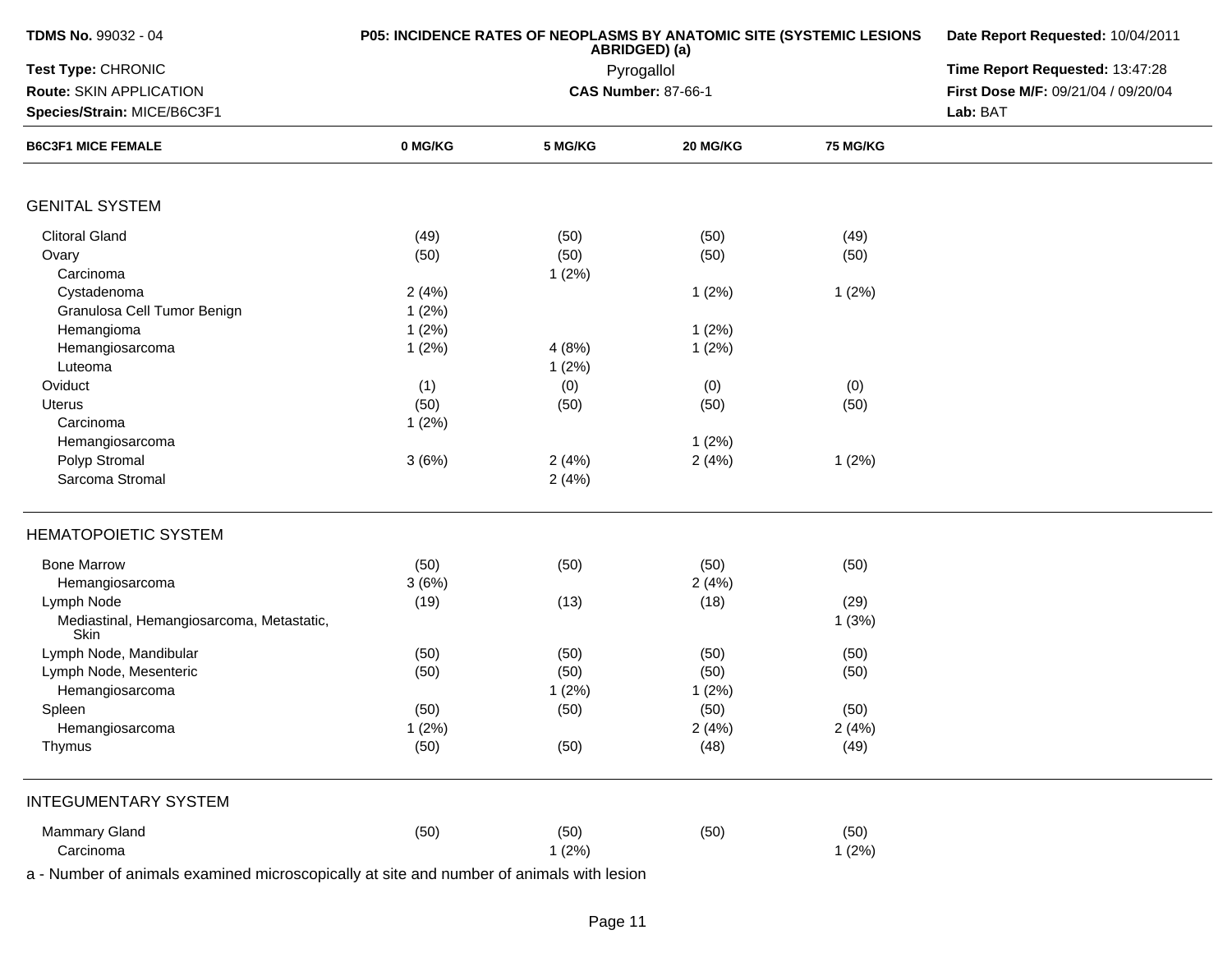| <b>TDMS No. 99032 - 04</b>                                                               |           | P05: INCIDENCE RATES OF NEOPLASMS BY ANATOMIC SITE (SYSTEMIC LESIONS<br>ABRIDGED) (a) | Date Report Requested: 10/04/2011<br>Time Report Requested: 13:47:28 |          |                                     |
|------------------------------------------------------------------------------------------|-----------|---------------------------------------------------------------------------------------|----------------------------------------------------------------------|----------|-------------------------------------|
| Test Type: CHRONIC                                                                       |           | Pyrogallol                                                                            |                                                                      |          |                                     |
| Route: SKIN APPLICATION                                                                  |           |                                                                                       | <b>CAS Number: 87-66-1</b>                                           |          | First Dose M/F: 09/21/04 / 09/20/04 |
| Species/Strain: MICE/B6C3F1                                                              |           |                                                                                       | Lab: BAT                                                             |          |                                     |
| <b>B6C3F1 MICE FEMALE</b>                                                                | 0 MG/KG   | 5 MG/KG                                                                               | 20 MG/KG                                                             | 75 MG/KG |                                     |
| Skin                                                                                     | (50)      | (50)                                                                                  | (50)                                                                 | (50)     |                                     |
| Sarcoma                                                                                  |           |                                                                                       | 1(2%)                                                                |          |                                     |
| Squamous Cell Carcinoma                                                                  |           |                                                                                       |                                                                      | 1(2%)    |                                     |
| Site Of Application, Carcinoma, Metastatic,<br><b>Uncertain Primary Site</b>             |           |                                                                                       |                                                                      | 1(2%)    |                                     |
| Site Of Application, Hemangioma                                                          |           |                                                                                       |                                                                      | 1(2%)    |                                     |
| Site Of Application, Squamous Cell Carcinoma                                             |           |                                                                                       |                                                                      | 4(8%)    |                                     |
| Site Of Application, Subcutaneous Tissue,<br>Lipoma                                      |           | 1(2%)                                                                                 |                                                                      |          |                                     |
| Subcutaneous Tissue, Fibrosarcoma                                                        | 1(2%)     |                                                                                       | 2(4%)                                                                |          |                                     |
| Subcutaneous Tissue, Hemangiosarcoma                                                     | 1(2%)     | 1(2%)                                                                                 |                                                                      | 1(2%)    |                                     |
| Subcutaneous Tissue, Sarcoma                                                             |           | 1(2%)                                                                                 |                                                                      |          |                                     |
| Subcutaneous Tissue, Schwannoma Benign                                                   | 1(2%)     |                                                                                       |                                                                      |          |                                     |
| MUSCULOSKELETAL SYSTEM                                                                   |           |                                                                                       |                                                                      |          |                                     |
| Bone                                                                                     | (50)      | (50)                                                                                  | (50)                                                                 | (50)     |                                     |
| Hemangiosarcoma                                                                          | 3(6%)     |                                                                                       | 3(6%)                                                                |          |                                     |
| Osteosarcoma                                                                             |           |                                                                                       | 1(2%)                                                                |          |                                     |
| <b>Skeletal Muscle</b>                                                                   | (4)       | (1)                                                                                   | (2)                                                                  | (0)      |                                     |
| Hemangiosarcoma                                                                          | 1(25%)    |                                                                                       |                                                                      |          |                                     |
| Sarcoma Stromal, Metastatic, Uterus                                                      |           | 1 (100%)                                                                              |                                                                      |          |                                     |
| NERVOUS SYSTEM                                                                           |           |                                                                                       |                                                                      |          |                                     |
| <b>Brain</b>                                                                             | (50)      | (50)                                                                                  | (50)                                                                 | (50)     |                                     |
| <b>Peripheral Nerve</b>                                                                  | (2)       | (0)                                                                                   | (0)                                                                  | (0)      |                                     |
| Spinal Cord                                                                              | (2)       | (0)                                                                                   | (0)                                                                  | (0)      |                                     |
| Hemangiosarcoma                                                                          | $1(50\%)$ |                                                                                       |                                                                      |          |                                     |
| <b>RESPIRATORY SYSTEM</b>                                                                |           |                                                                                       |                                                                      |          |                                     |
| Lung                                                                                     | (50)      | (50)                                                                                  | (50)                                                                 | (50)     |                                     |
| Adenoma                                                                                  | 1(2%)     |                                                                                       |                                                                      |          |                                     |
| Alveolar/Bronchiolar Adenoma                                                             | 1(2%)     | 1(2%)                                                                                 | 2(4%)                                                                | 2(4%)    |                                     |
| a - Number of animals examined microscopically at site and number of animals with lesion |           |                                                                                       |                                                                      |          |                                     |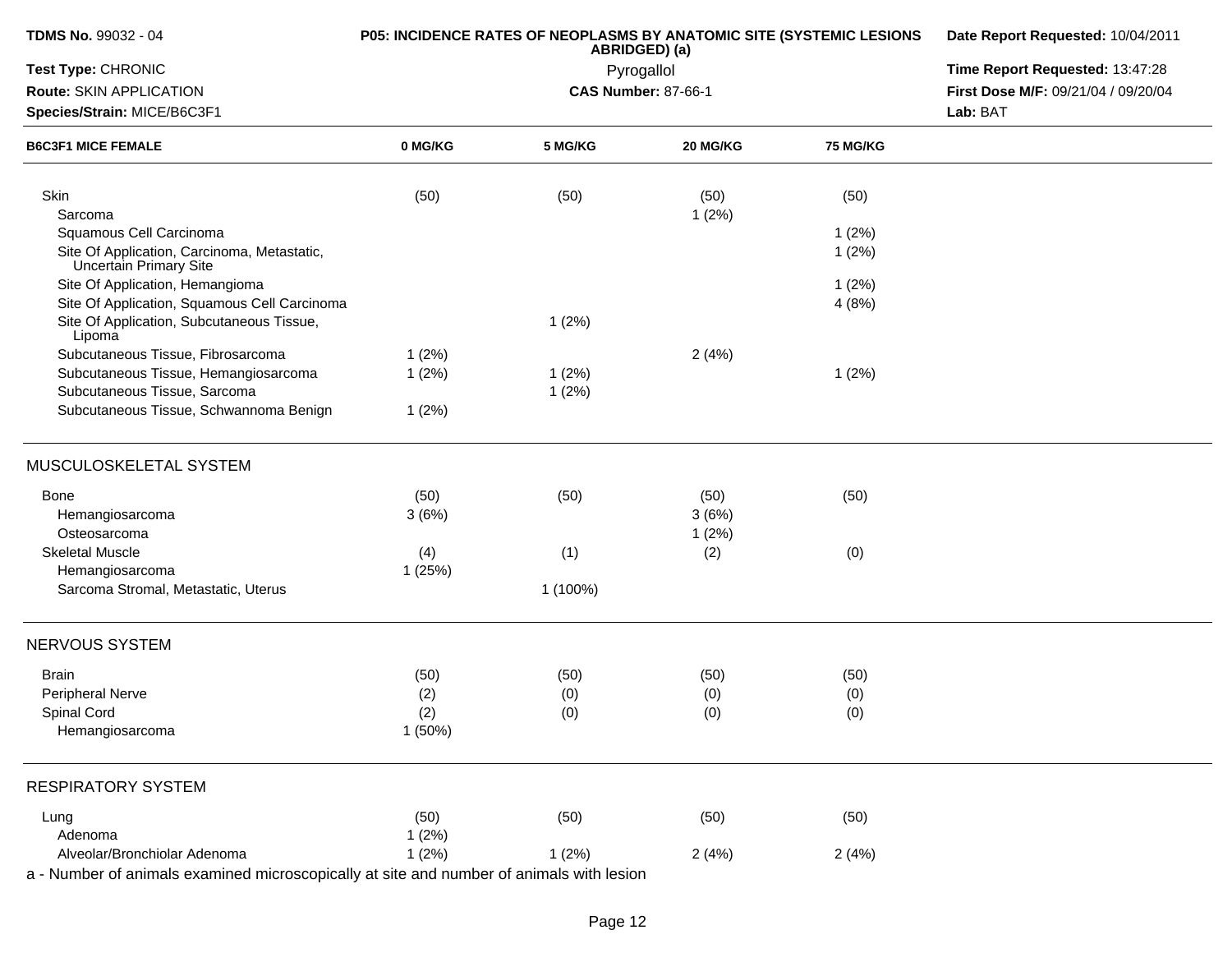| <b>TDMS No. 99032 - 04</b>                                                                                                                   |                     | P05: INCIDENCE RATES OF NEOPLASMS BY ANATOMIC SITE (SYSTEMIC LESIONS<br>ABRIDGED) (a) | Date Report Requested: 10/04/2011<br>Time Report Requested: 13:47:28 |                             |                                     |
|----------------------------------------------------------------------------------------------------------------------------------------------|---------------------|---------------------------------------------------------------------------------------|----------------------------------------------------------------------|-----------------------------|-------------------------------------|
| Test Type: CHRONIC                                                                                                                           |                     | Pyrogallol                                                                            |                                                                      |                             |                                     |
| Route: SKIN APPLICATION                                                                                                                      |                     |                                                                                       | <b>CAS Number: 87-66-1</b>                                           |                             | First Dose M/F: 09/21/04 / 09/20/04 |
| Species/Strain: MICE/B6C3F1<br><b>B6C3F1 MICE FEMALE</b>                                                                                     |                     |                                                                                       | Lab: BAT                                                             |                             |                                     |
|                                                                                                                                              | 0 MG/KG             | 5 MG/KG                                                                               | 20 MG/KG                                                             | <b>75 MG/KG</b>             |                                     |
| Alveolar/Bronchiolar Carcinoma<br>Alveolar/Bronchiolar Carcinoma, Multiple                                                                   | 2(4%)               | 6 (12%)<br>1(2%)                                                                      | 4(8%)                                                                | 3(6%)                       |                                     |
| Carcinoma, Metastatic, Harderian Gland<br>Hepatocellular Carcinoma, Metastatic, Liver<br>Osteosarcoma, Metastatic, Uncertain Primary<br>Site | 4(8%)               | 7 (14%)                                                                               | 2(4%)<br>1(2%)                                                       | $1(2\%)$<br>2(4%)           |                                     |
| Nose<br>Olfactory Epithelium, Neuroblastoma                                                                                                  | (50)                | (50)                                                                                  | (50)                                                                 | (50)<br>1(2%)               |                                     |
| Trachea                                                                                                                                      | (50)                | (50)                                                                                  | (50)                                                                 | (50)                        |                                     |
| SPECIAL SENSES SYSTEM                                                                                                                        |                     |                                                                                       |                                                                      |                             |                                     |
| Eye<br><b>Harderian Gland</b>                                                                                                                | (50)                | (50)                                                                                  | (50)                                                                 | (50)                        |                                     |
| Adenoma                                                                                                                                      | (50)<br>1(2%)       | (50)<br>4(8%)                                                                         | (50)<br>4(8%)                                                        | (50)<br>5(10%)              |                                     |
| Carcinoma<br><b>Lacrimal Gland</b>                                                                                                           | 2(4%)<br>(0)        | 4(8%)<br>(0)                                                                          | 4 (8%)<br>(1)                                                        | 2(4%)<br>(0)                |                                     |
| <b>URINARY SYSTEM</b>                                                                                                                        |                     |                                                                                       |                                                                      |                             |                                     |
| Kidney<br>Hemangiosarcoma                                                                                                                    | (50)<br>1(2%)       | (50)                                                                                  | (50)                                                                 | (50)                        |                                     |
| Renal Tubule, Carcinoma<br><b>Urinary Bladder</b><br>Sarcoma Stromal, Metastatic, Uterus                                                     | (50)                | (50)<br>1(2%)                                                                         | 1(2%)<br>(50)                                                        | (50)                        |                                     |
| <b>SYSTEMIC LESIONS</b>                                                                                                                      |                     |                                                                                       |                                                                      |                             |                                     |
| Multiple Organ<br>Histiocytic Sarcoma<br>Lymphoma Malignant                                                                                  | $*(50)$<br>13 (26%) | $*(50)$<br>8 (16%)<br>14 (28%)                                                        | $*(50)$<br>2(4%)<br>12 (24%)                                         | $*(50)$<br>3(6%)<br>5 (10%) |                                     |
|                                                                                                                                              |                     |                                                                                       |                                                                      |                             |                                     |

\* Number of animals with any tissue examined microscopically